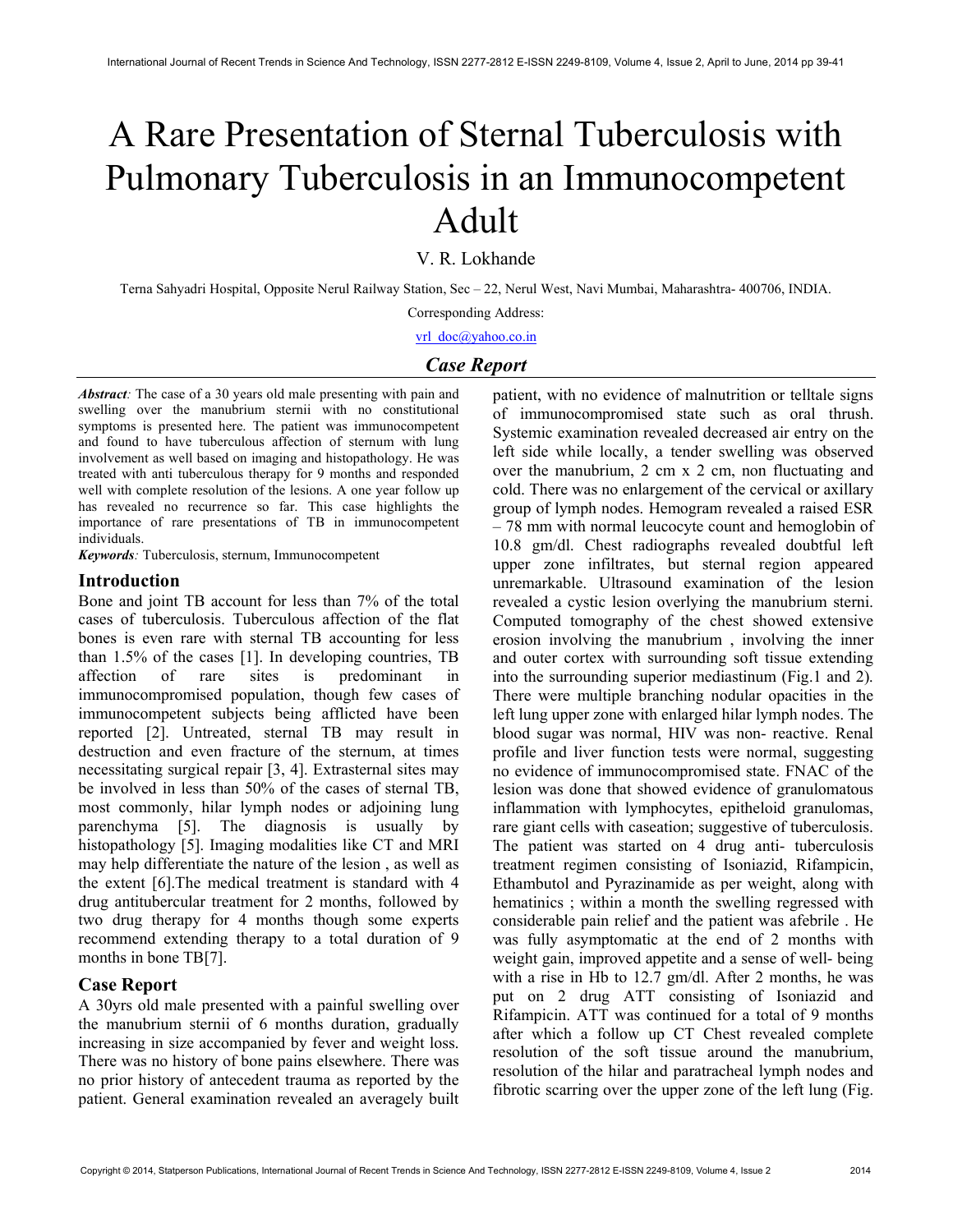**Figure 1:** Osteomyelitis of manubrium sternii. Note the erosion of the sternum with soft tissue shadows extension into the mediastinum

3).The patient was regularly followed up for the past one year; and he has been asymptomatic and disease free.



Figure 2: Soft tissue eroding the sternal cortex, with



Figure 3: Near complete resolution of the soft tissue as compared to the previous images (Figure 1 and 2)

## **Discussion**

The burden of tuberculosis in developing countries is high, more so in the immunocompromised population. HIV TB co-infection may lead to severe morbidity and may also prove costly in terms of resources. Pulmonary tuberculosis accounts for the majority of cases of TB, while bone and joint TB account for less than 7% of the total cases of tuberculosis. Tuberculous affection of the flat bones is even rare, with sternal TB accounting for less than 1.5% [1]. In developing countries, TB affection of rare sites is predominantly seen in immunocompromised population, though few cases of immunocompetent subjects being afflicted have been reported [2]. Sternal tuberculous affliction may either present as osteomyelitis of the sternum or as a granuloma formation. The clinical presentation is generally a painful swelling over the sternum. Extrasternal sites are involved in less than 50% of the cases of sternal TB, most commonly, hilar lymph nodes or adjoining lung parenchyma [5]. There have been case reports of destruction of the sternum following TB and requiring extensive debridement and partial sternectomy and flap closure [3]. Rare cases of spontaneous fracture of the sternum following sternal TB have also been reported [4], which was more common with malignant infiltration of the sternum. Considering the proximity of the mediastinal structures, an invasive disease affecting the sternum could be life threatening. The diagnosis is usually by histopathology [5], which remains the gold standard. FNAC has been proven useful in many cases [5]. Isolation of the mycobacteria would be ideal [5], more importantly when dealing with a case of suspected MDR TB for drug sensitivity testing. Imaging modalities like CT and MRI are more relevant as

radiographs may not reveal any lesions [6].MRI findings include destruction and signal intensity changes of the sternum, destruction of the cartilage, soft tissue changes representing granulation tissue or abscess, and inflammatory changes in the adjacent structures in the form of cellulitis and myositis[6]. MRI may help differentiate the nature of the lesion , as well as the extent of soft tissue as well as marrow involvement [6].CT of the thorax may reveal soft tissue abscess or sclerosis of the ribs as reported in one series[7]. The medical treatment is 4 drug antitubercular treatment for 2 months, consisting of Isoniazid, Rifampicin, Etambutol and Pyrazinamide, followed by two drug therapy of Isoniazid and Rifampicin for 4 months though some experts recommend extending therapy to a total duration of 9 months in bone TB[8]. Surgical debridement and flap closure is required in cases with extensive destruction [3]. In conclusion, the presentations of TB may be bizarre and at unusual locations. Clinicians need to keep TB in the differential diagnosis of unusual site presentations so as to be able to decide appropriate and timely treatment to prevent serious consequences. It would be worthwhile to evaluate the patient for concomitant pulmonary and lymph node involvement. It is also essential to remember that though the predilection for extrapulmonary TB is more in immunocompromised individuals, it has often been observed in immunocompetent persons as well and investigations for the same would be worthwhile.

## References

1. Tuli SM. Tuberculosis of rare sites, girdle and flat bones. In: Tuli SM (ed). Tuberculosis of the Skeletal System. Bursal Sheaths. 2nd ed. Delhi: Jaypee Brothers Medical Publishers, 2000: 159-160.